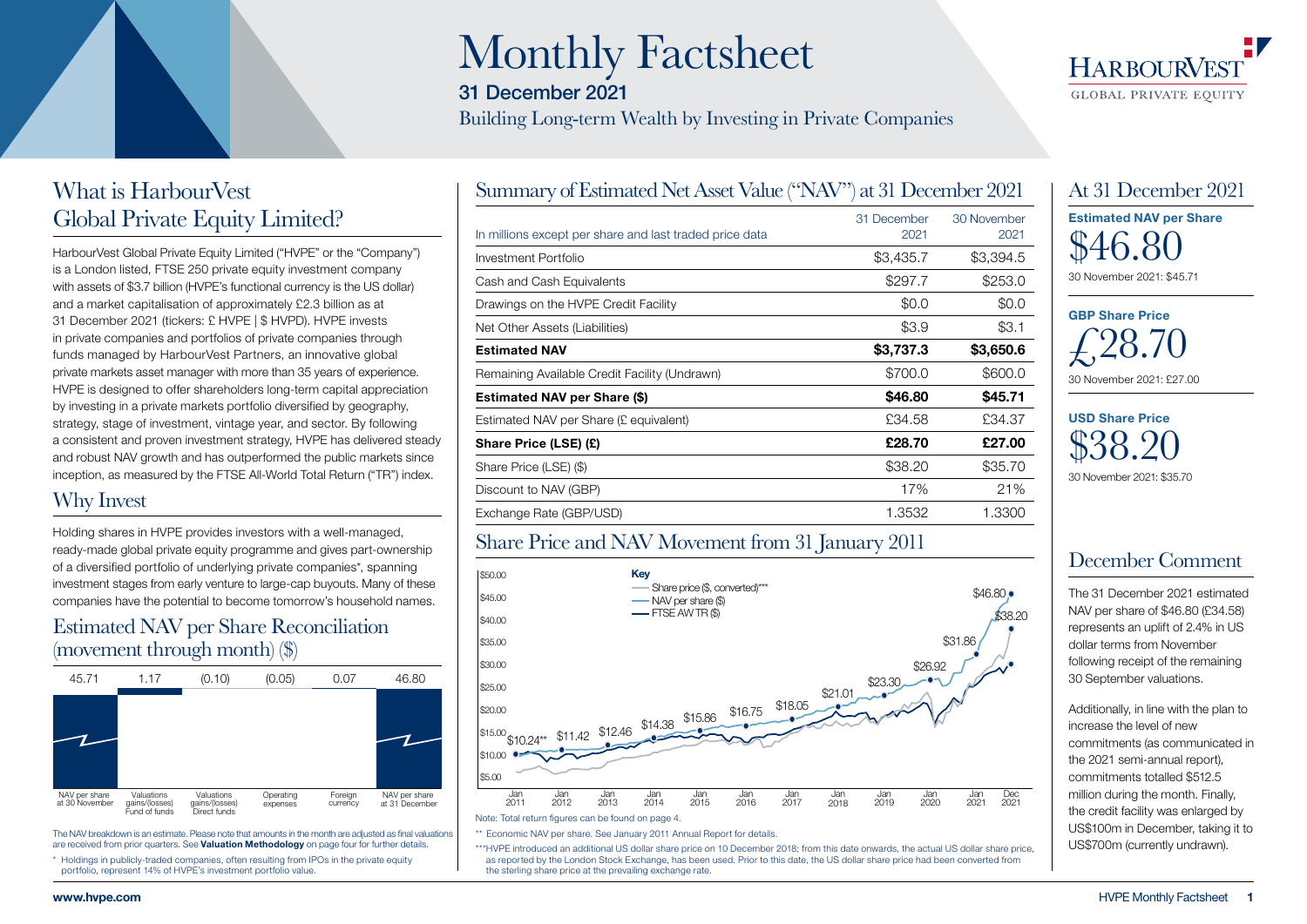### The Private Equity Cycle

HVPE invests in and alongside HarbourVest-managed funds which focus on primary fund commitments, secondary investments and direct co-investments in operating companies. These in turn drive a steady pace of direct and indirect investment into private company opportunities. These investments develop and grow over a period of several years, before being exited. Proceeds from these distributions then provide the fuel for new commitments and the lifecycle continues.

### Month ended 31 December 2021



### Investments (Investment Phase)

In December, the majority of capital calls from underlying partnerships (by value) were for buyout investments at 74%, with venture investments representing a further 22%. Of the total amount called, 64% had a US investment focus and 31% had a European focus.

### Top Five Investing Managers

| Manager                        | Amount<br>invested |  |
|--------------------------------|--------------------|--|
| <b>SK Capital Partners</b>     | \$6.5m             |  |
| <b>CVC Capital Partners</b>    | \$5.2m             |  |
| \$3.2m<br><b>TA Associates</b> |                    |  |
| <b>Montagu Private Equity</b>  | \$2.5m             |  |
| <b>Index Ventures</b>          | \$2.5m             |  |

Please note that the amounts above represent capital calls to the underlying managers for investments, and may differ from the amount invested by HVPE into HarbourVest funds.

### December (Mature Phase)

During December there were a total of 46 M&A transactions and IPOs across HVPE's underlying portfolio, compared to November's 31, and a last 12-month average of 46. These were broken down into 38 M&A transactions and 8 IPOs.

### Top Five Distributing Managers

| Partnership                          | Total<br>proceeds<br>in month | Manager's largest<br>distribution in<br>month (company) |
|--------------------------------------|-------------------------------|---------------------------------------------------------|
| Vista Equity Partners \$18.6m        |                               | Undisclosed                                             |
| <b>Oaktree Capital</b><br>Management | \$13.5m                       | Ports America                                           |
| Thoma Bravo                          | \$7.7m                        | Undisclosed                                             |
| <b>Berkshire Partners</b>            | \$6.5m                        | Parts Town                                              |
| <b>GTCR</b>                          | \$5.2m                        | Antylia Scientific<br>and Regatta Laser                 |

Please note that these distributions from general partners represent proceeds to HarbourVest funds, and may differ to the amount actually received by HVPE.

### 12 Month Cash Flow (\$m)

#### 1 January 2021 to 31 December 2021

Capital calls to HabourVest funds ■ Distributions from HabourVest funds ■ Return of capital

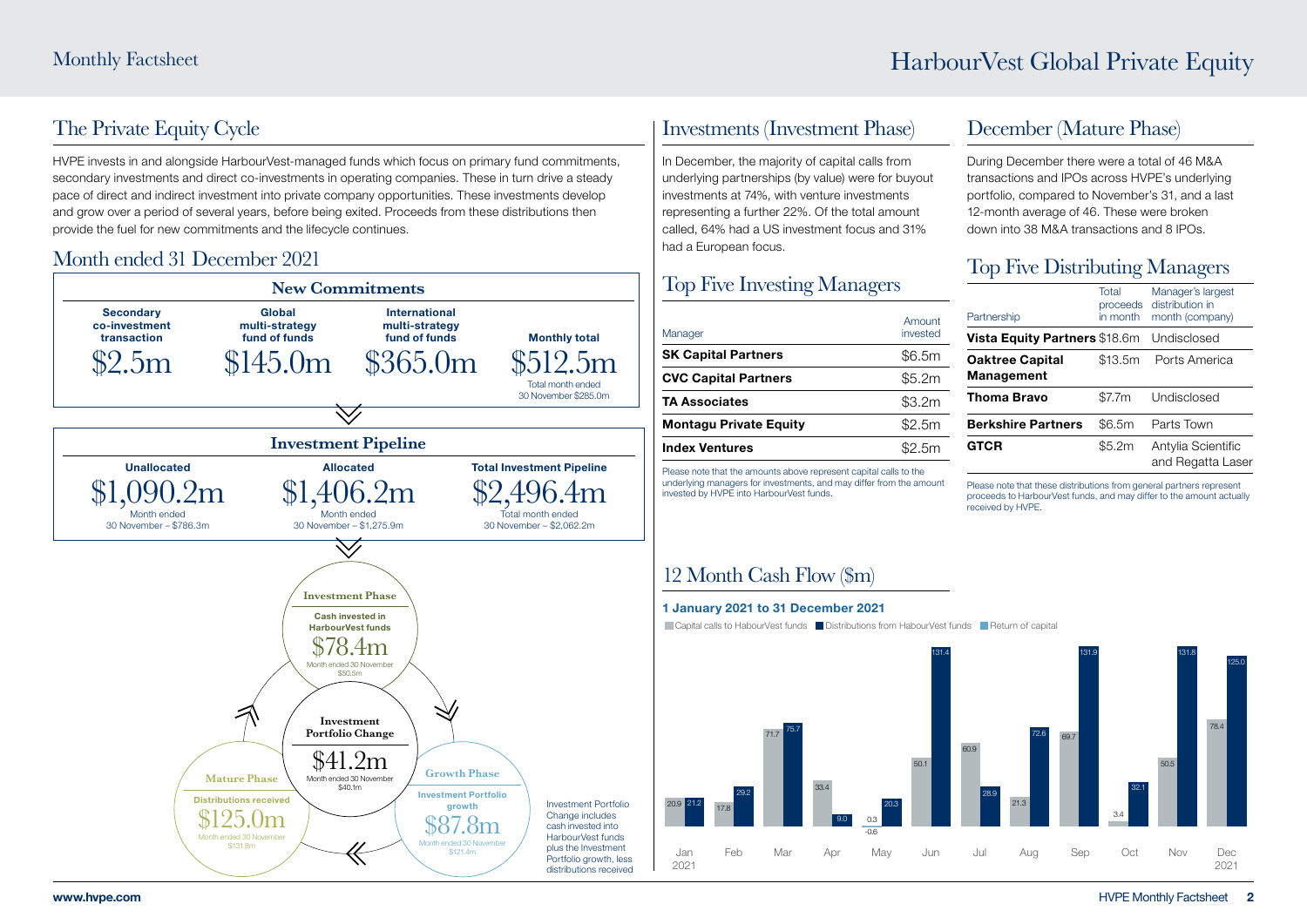### Managing HVPE

#### Credit facility

If future investments exceed distributions for a sustained period, it is important that HVPE is able to access funding as required to meet any shortfall.

At 31 December 2021, HVPE had a cash balance of \$297.7 million and access to the full \$700.0 million on its credit facility.

HarbourVest Partners ("HVP") fund-level borrowing

At 31 December 2021, HVPE's share of HVP fund-level borrowing, on a look-through basis, was \$445.4 million. Please refer to hvpe.com/financial-performance/ financial-resources for further details.

Investment Pipeline and commitment ratios The Board and Investment Manager make reference to three key ratios when assessing the Company's commitment levels, as shown here.

### Total Commitment Ratio at 31 December 2021

#### (Total exposure to private markets investments as a percentage of NAV) Investment Portfolio + Investment Pipeline \$5,932.1m

| Divided by the NAV             | \$3.737.3m |
|--------------------------------|------------|
| (12 month range: 146% to 162%) | 159%       |

### Rolling Coverage Ratio at 31 December 2021

| (12 month range: 67% to 115%)                                                    | 115%       |
|----------------------------------------------------------------------------------|------------|
| Divided by the Next Three Years' Estimated Investments                           | \$1,351.8m |
| Cash + Available Credit Facility (\$) + Current Year Estimated Realisations (\$) | \$1,549.1m |
| (A measure of medium-term commitment coverage)                                   |            |

### Commitment Coverage Ratio at 31 December 2021

| (12 month range: 35% to 43%)                                        | 40%        |
|---------------------------------------------------------------------|------------|
| Divided by the Investment Pipeline                                  | \$2.496.4m |
| Cash + Available Credit Facility                                    | \$997.7m   |
| (Short-term liquidity as a percentage of total Investment Pipeline) |            |

### Diversification at 31 December 2021

Consistent with HVPE's investment objective, the Investment Manager strives to manage risk through diversification within the portfolio.



Notes: The diversification by net asset value analysis is based on the fair value of the underlying investments, as estimated by the investment manager. Diversification by stage, phase, and geography is based on the estima and company investments within HVPE's co-investment funds. Industry diversification is based on the reported value of the underlying company investments for both fund-of-funds and co-investment funds. Some of the funds hel by phase, stage, geography, strategy, and industry may change as additional investments are made and existing investments are realised. By phase, mature includes vintage years pre-2012, growth includes vintage years 2012 t

**Energy & Cleantech** 5%